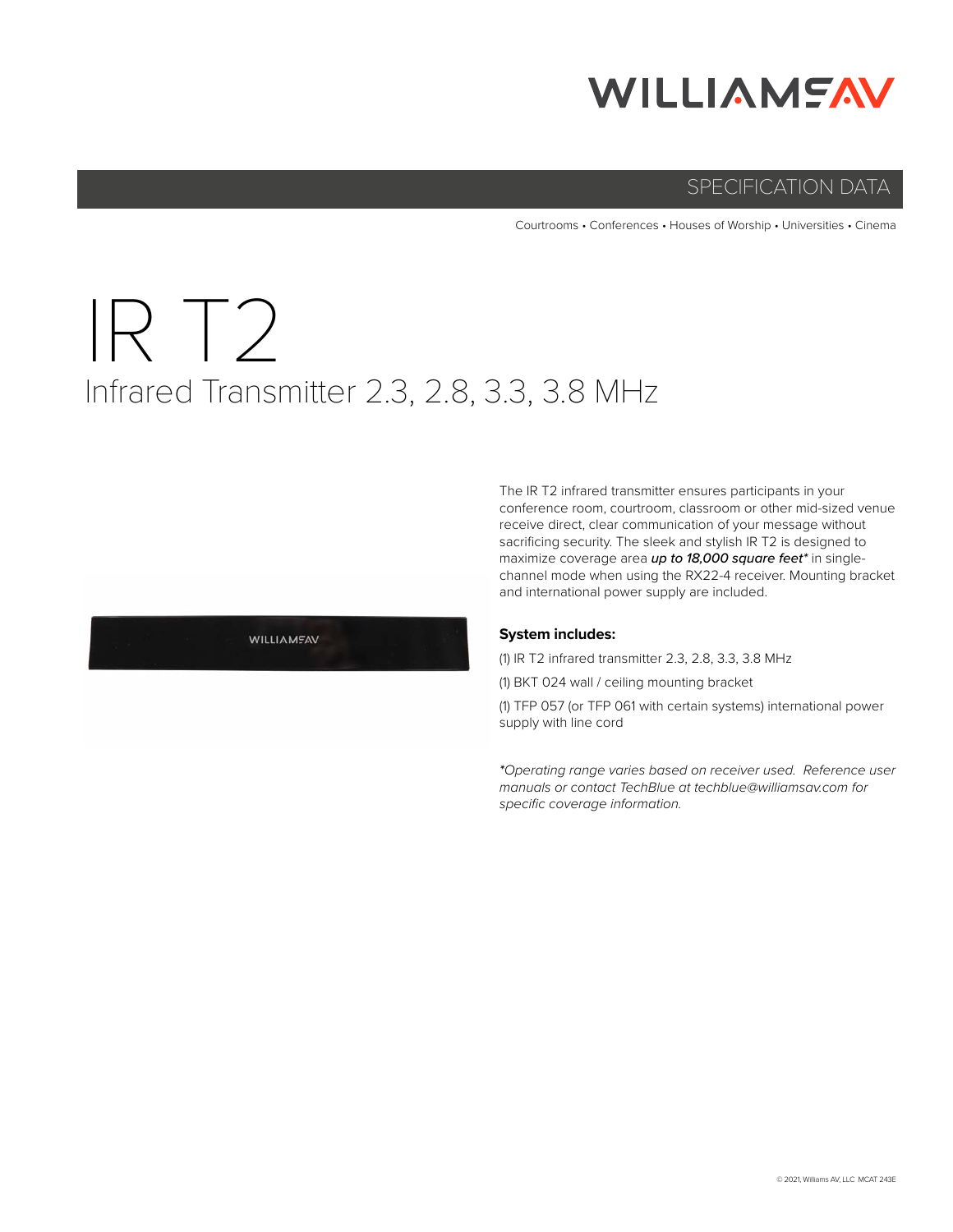### IR T2 Infrared Transmitter

#### **IR T2 Specifications**

|                                   | <b>Dimensions, Weight:</b> 9.0" W (229 mm) x 3.8" D (97 mm) x 1.4" H (36 mm), 0.84 lb. (0.38 kg)                                                                      |
|-----------------------------------|-----------------------------------------------------------------------------------------------------------------------------------------------------------------------|
| Color:                            | Black                                                                                                                                                                 |
| Power Supply:                     | TFP 057 (or TFP 061 with certain systems) Desktop style international certified power supply with IEC line cord, 100-240 VAC input, 50-<br>60 Hz, 18 W; 48 VDC output |
| DC Power Input:                   | 2.1 mm ID barrel connector, 48 VDC, 0.2A, center positive                                                                                                             |
| Power Indicator:                  | Green LED                                                                                                                                                             |
| Sleep/Power Save Mode:            | Shuts off carrier when no audio is present for 12 minutes                                                                                                             |
| Modulation:                       | FM Wideband, ±50 kHz deviation max, 50 µS pre-emphasis                                                                                                                |
| <b>Emitter IR Power:</b>          | 0.7 W                                                                                                                                                                 |
| <b>Transmit Frequencies:</b>      | 2.3, 2.8, 3.3, 3.8 MHz                                                                                                                                                |
| <b>Transmit Channel:</b>          | Indicators: Yellow LEDs indicate whether 2.3/2.8 MHz or 3.3./3.8 MHz transmission frequencies are selected                                                            |
| Coverage Area:                    | Up to 18,000 sq. ft (1,673 sq. m) in single-channel mode with the RX22-4 receiver<br>Up to 11,500 sq. ft (1,068 sq. m) with the RX20 receiver                         |
| Microphone input:                 | 3.5 mm, stereo jack with signal and bias connected to tip, electret microphone compatible (6 VDC bias supply with 2.7 k ohm series<br>resistor)                       |
| Microphone gain adjust:           | Rotary 10 dB range                                                                                                                                                    |
| Microphone channel switch:        | Selects microphone input to Ch. A or Ch. B                                                                                                                            |
| Audio Inputs / Controls:          | Line inputs: Phoenix style connector jack for Ch A and Ch B accept line level, balanced or unbalanced audio                                                           |
| Audio indicators:                 | One yellow LED per channel. Lights up and stay on steady with minimum audio level.                                                                                    |
| Indicators On/Off:                | Momentary contact switch turns on/off indicator lights                                                                                                                |
| Frequency Selection:              | Press and hold momentary contact switch to change carrier frequency group.                                                                                            |
| Signal-to-Noise Ratio:            | 70 dB (line input)                                                                                                                                                    |
| Frequency Response:               | 95 Hz to 17.6 kHz, -3 dB re 1 kHz (line inputs)<br>125 Hz to 17.0 KHz, -3 dB re 1 kHz (microphone input)                                                              |
| <b>Total Harmonic Distortion:</b> | <1% (1 kHz, nominal deviation, line or microphone input)                                                                                                              |
| Control/Monitoring:               | 3-wire RS-232 bus, standard ASCII commands/replies, 115200 Baud rate (8N1).<br>See the IR T2 Programmers Guide for more information.                                  |
| <b>Operating Requirements:</b>    | 32°-122°F (0-50°C)                                                                                                                                                    |
| Mounting Kit:                     | Wall or Ceiling mount: BKT 024 Omnidirectional mount                                                                                                                  |
| Warranty:                         | 5 Years                                                                                                                                                               |
| Approvals:                        | CE, FCC, Industry Canada, WEEE, RoHS, CB Scheme, RCM, PSE                                                                                                             |
| <b>Compatible Receivers:</b>      | WIR RX22-4, IR RX20                                                                                                                                                   |